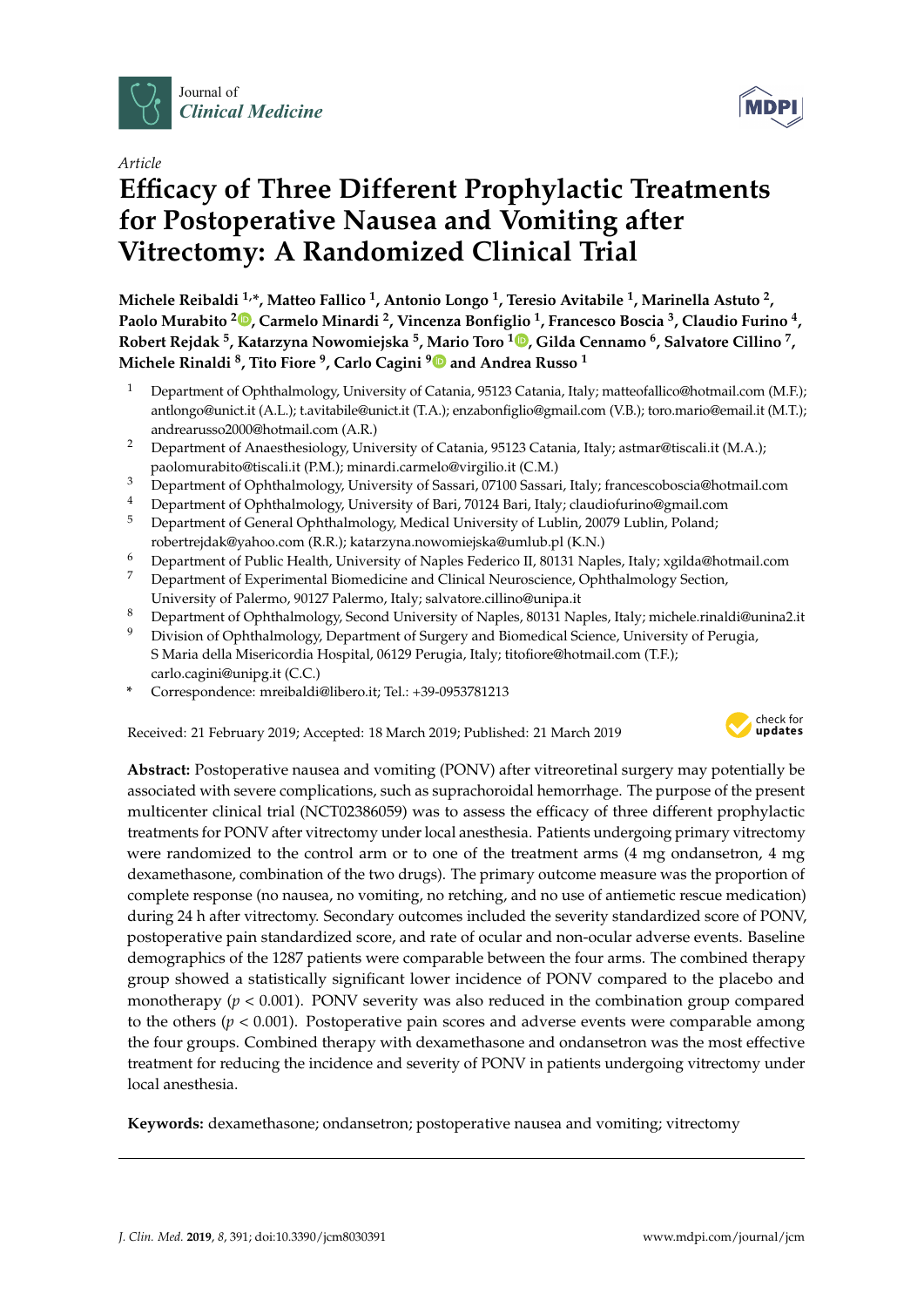# **1. Introduction**

Postoperative nausea and vomiting (PONV) after vitreoretinal surgery can be an unpleasant consequence of surgery, and may potentially be associated with severe complications, such as suprachoroidal hemorrhage (SCH) [\[1\]](#page-9-0). Suprachoroidal hemorrhage is a very serious condition defined as the presence of blood in the suprachoroidal space, following the rupture of the posterior ciliary arteries or vortex veins [\[2](#page-9-1)[,3\]](#page-9-2). It is considered as one of the most devastating complications which may occur in all types of intraocular surgery, including vitreoretinal surgery [\[2–](#page-9-1)[7\]](#page-10-0).

The incidence of SCH after vitrectomy ranges from 0.4% to 1% [\[6](#page-10-1)[,7\]](#page-10-0). A recent multicentre study shows that the rate of SCH after vitrectomy was 0.8%, with a permanently impaired visual function in most of the eyes with this complication. The main precipitating factor in these cases was postoperative vomiting [\[1\]](#page-9-0). Therefore, the prevention of PONV is of great relevance both for reducing patient discomfort as well as for avoiding serious ocular complications, such as SCH.

A prospective randomized trial showed that treatment with low-dose droperidol reduced PONV and related complications after vitreoretinal surgery performed under general anesthesia [\[8\]](#page-10-2). However, at present, almost all vitreoretinal surgery is performed under local anesthesia, because of quicker patient rehabilitation and the avoidance of possible complications from general anesthesia [\[9\]](#page-10-3).

To date no study has evaluated the possible effect of therapy in the prevention of PONV after vitrectomy performed under local anesthesia.

Therefore, the aim of this study was to evaluate the efficacy of ondansetron, dexamethasone, and their combination to prevent PONV in patients undergoing vitrectomy under local anesthesia. Postoperative pain and the rate of adverse events were also investigated.

## **2. Experimental Section**

## *2.1. Study Design*

This was a prospective, randomized, multicenter, double-blind trial, which was registered at ClinicalTrials.gov (Identifier: NCT02386059) in March 2015.

The study was conducted in compliance with the recommendations described in the Consolidated Standards of Reporting Trials (CONSORT) Statement [\[10\]](#page-10-4), with the tenets of the Declaration of Helsinki, and the standards of Good Clinical Practice (Table S1).

Institutional review board approval was obtained at each study site before the enrollment of patients. The study objective, methods, and period, and the expected adverse events were explained to the patients before obtaining their written and informed consent for participation.

#### *2.2. Participants*

All consecutive patients that underwent primary vitrectomy under local anesthesia between May 2015 and January 2017 at the Department of Ophthalmology of the University of Catania (Italy), Department of Ophthalmology of the University of Sassari (Italy), and Department of Ophthalmology of the University of Bari (Italy) were assessed for eligibility. The following clinical conditions were considered as inclusion criteria: (1) Retinal detachment; (2) vitreous hemorrhage; (3) dropped lens/IOL; and (4) macular disease, such as macular pucker and macular hole [\[11\]](#page-10-5). If a patient had vitrectomy in both eyes, the patient was included in the study for the first vitrectomy.

Exclusion criteria were: Exclusion criteria were:

- Patients younger than 18 years;
- an American Society of Anesthesiologists (ASA) physical status > III;
- diabetes mellitus;
- hypersensitivity to study drugs or rescue medication;
- patients suffering from acute or chronic nausea, motion sickness, and/or vomiting;
- a severe hepatic insufficiency (Child-Pugh score > 9);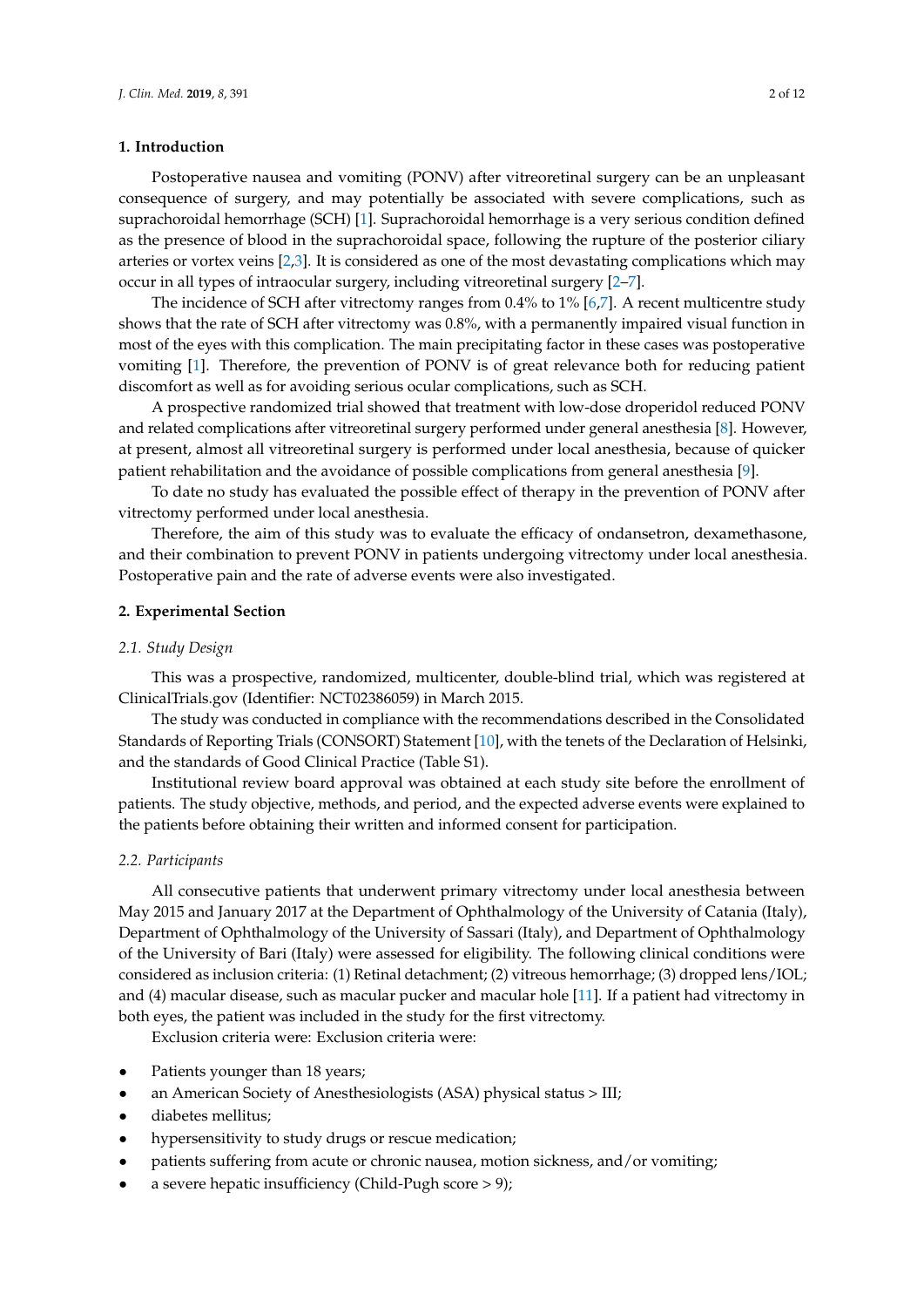- a clinically significant or unstable cardiac, respiratory, hepatic, renal, or other major organ system disease or a psychotic illness or depression;
- addiction to illicit substances or alcohol;
- patients who had taken antiemetic within 12 hours prior to surgery;
- chronic corticosteroid treatment;
- pregnancy; and
- subjects who, in the opinion of the investigator, would experience an unacceptable risk from the administration of the study drugs.

## *2.3. Randomization and Treatment*

After inclusion in the study, the enrolled patients were randomly assigned, in a 1:1:1:1 ratio, to one of four groups related to prophylactic antiemetic treatment, in a double-blind manner using computer-generated codes placed in sequentially numbered opaque envelopes:

- Group A = placebo, received intravenously (IV) two syringes containing 10 mL of saline, one at the start of surgery and one 15 min before the end of surgery.
- Group B = one syringe of ondansetron, 4 mg diluted to 10 mL IV 15 min before the end of surgery, plus one syringe containing 10 mL of saline at the start of the surgery.
- Group  $C$  = one syringe of dexamethasone, 4 mg diluted to 10 mL IV, at the start of surgery plus one syringe containing 10 mL of saline 15 min before the end of surgery.
- Group  $D =$  one syringe of 4 mg dexamethasone diluted to 10 mL IV at the start of surgery and one syringe of 4 mg ondansetron diluted to 10 mL IV 15 min before the end of surgery.

Two sets of sealed envelopes were used for both males and females to ensure a uniform gender distribution between the groups. An anaesthetist who was not involved in the treatment opened the envelopes and prepared the prophylactic antiemetic treatment in identical syringes immediately before the start of anesthesia. The patients and staff who made the postoperative evaluations were blinded to the group assignments.

Peribulbar local anesthesia consisted of a mixture of 5 mL lignocaine 2%, 5 mL bupivacaine 0.75%, and 1500 U of hyalase. No additional analgesic or sedative measures were administered during surgery.

After recruitment and allocation to the prophylactic treatment, all patients who shifted to general anesthesia, or who received any drug which could have an effect on PONV were excluded from the study.

In the recovery room and at 2, 8, and 24 h postoperatively, the patients were checked for the manifestation of nausea and emetic episodes (defined as dry retching or vomiting) and were also asked for nausea and pain assessment by a blinded observer. Additionally, the medical records were inspected. Patients rated nausea using a 4-point scale (none, mild, moderate, or severe) [\[8\]](#page-10-2). Following institutional guidelines, 10 mg of intramuscular metoclopramide was administered when the patient experienced nausea or had 2 emetic episodes within 2 hours. This was followed by 4 mg ondansetron IV when metoclopramide alone was ineffective.

Similarly, patients rated pain using a 4-point verbal rating scale (no pain, mild, moderate, or severe) [\[12\]](#page-10-6). When a patient complained of moderate to severe pain, 1 g paracetamol IV was administered. This was followed by 30 mg ketorolac IV (a maximum of 120 mg/day), when paracetamol alone proved ineffective.

To classify the severity of PONV during the 24-h observation period in 4 degrees, we used a standardized scoring algorithm that has been used and described in similar trials. Briefly, no PONV defined the absence of any emetic symptoms and nausea during the entire study period. Mild PONV described the occurrence of mild nausea or one episode of vomiting if caused by an exogenous stimulus (e.g., drinking or movement). Moderate PONV was designated when the patient vomited up to 2 times or experienced nausea that required a rescue antiemetic therapy only once. Patients were classified as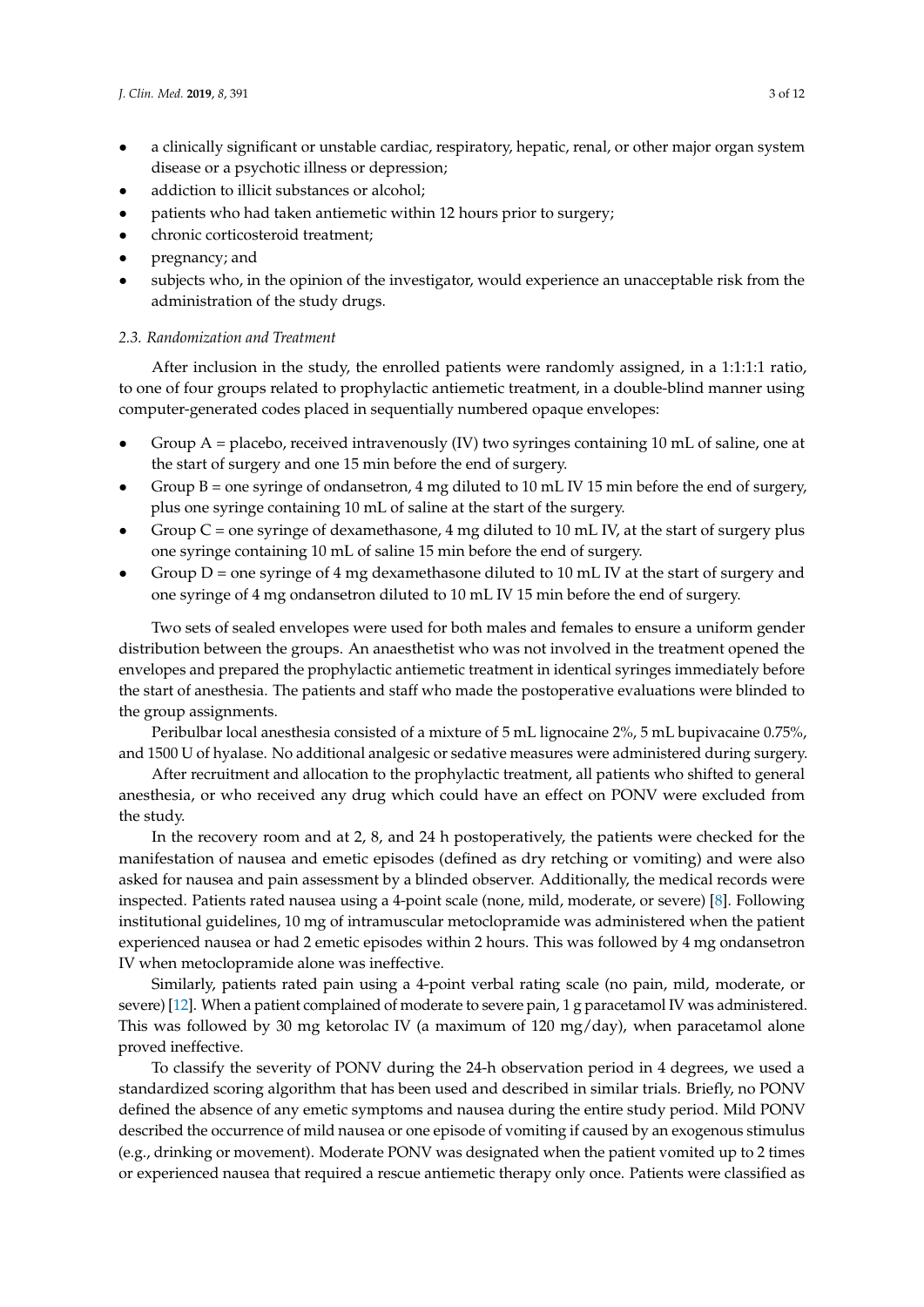having severe PONV if they suffered more than two emetic episodes or necessitating more than one dose of a rescue antiemetic [\[8](#page-10-2)[,13\]](#page-10-7).

Likewise, postoperative pain severity during the 24-h observation period was also categorized in 4 degrees. Briefly, no pain described the absence of any painful symptom during the 24-h study period. Mild pain was defined as the occurrence of mild pain at least once during the study period. Moderate pain was defined as the occurrence of moderate pain at least once during the study period with or without administering only paracetamol rescue therapy. Severe pain was defined as the occurrence of severe pain at least once during the study period that required administration of analgesics or the occurrence of moderate pain that did not resolve after paracetamol rescue therapy and required a further drug.

Eye examination, including slit lamp and fundus examination and Goldmann tonometry, was performed on the first day after surgery and, also, when PONV or pain occurred.

Additionally, patient demographic, systemic, preoperative, and intraoperative data were recorded and analyzed, along with possible side effects of the administration of the study drugs (e.g., akathisia/restlessness, drowsiness, dizziness, headache).

### *2.4. Study Objectives*

The primary outcome of the study was to evaluate the proportion of patients with complete response (absence of PONV: No nausea, no vomiting, no retching, and no use of antiemetic rescue medication) during the first 24 h after vitrectomy.

Secondary outcome measures were a standardized score of nausea and/or vomiting severity if PONV occurred within 24 h and a standardized pain score during the same post-operative period.

Non-ocular and ocular adverse events occurring during the study period were considered as secondary outcomes and were recorded. High IOP was defined as an IOP value  $\geq$  30 mmHg, whereas hypotony was an IOP value  $\leq 6$  mmHg. Treatment of IOP rise included oral acetazolamide 250 mg at IOP  $\geq$  30 mmHg, additional topical combination of timolol 0.5% and dorzolamide 2% at IOP  $\geq$  35 mmHg, as well as additional topical brimonidine 0.2% at IOP  $\geq$  40 mmHg.

#### *2.5. Statistical Analysis*

The sample size (at least 300 eyes for each group) was determined from the results of our preliminary data (30% in untreated patients, and 8% in patients treated with dexamethasone and ondansetron) to detect, with an alpha of 0.05 and 90% power (one-tailed), a 20% difference in the rate of complete response (absence of PONV: No nausea, no vomiting, no retching, and no use of rescue medication). To allow for a percentage of unsuccessful treatment, at least 330 eyes per group were randomized. The rate of patients with complete response (absence of PONV) after vitrectomy in the four groups was compared by the KRUSKAL-WALLIS test; if significant, multiple comparisons between groups were performed by Dunn-Bonferroni pairwise comparison test.

Chi square test was used to compare the rate of high IOP in PONV cases and non PONV cases.

*p* values < 0.05 were considered as statistically significant. Statistical analysis was conducted using the SPSS 11.5.1 soft package for Windows (SPSS, Inc., Chicago, IL, USA).

# **3. Results**

## *3.1. Patients' Disposition and Baseline Characteristics*

The recruitment flowchart is displayed in Figure [1.](#page-5-0) Data from 1287 patients were analyzed. Baseline demographic and systemic characteristics along with preoperative and intraoperative data are summarized in Table [1.](#page-4-0) There were no statistically significant differences between the four groups for all the variables analyzed (demographic, systemic, preoperative, and intraoperative data).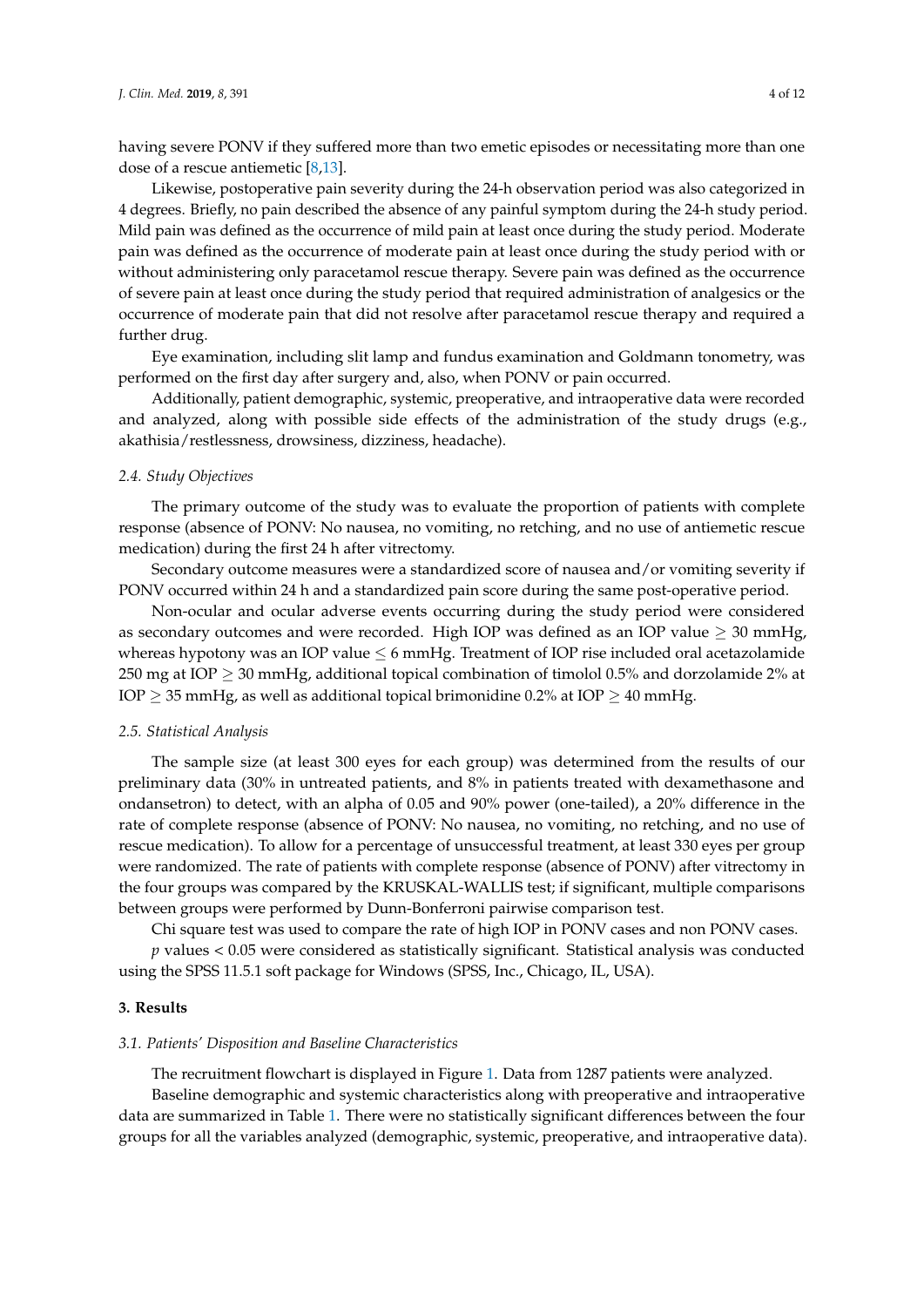| <b>Variables</b>                           | Placebo<br>(n 321) | Ondansetron<br>(n 316) | Dexamethasone<br>(n328) | Ondansetron + Dexamethasone<br>(n322) | $\boldsymbol{p}$ |
|--------------------------------------------|--------------------|------------------------|-------------------------|---------------------------------------|------------------|
| Demographics                               |                    |                        |                         |                                       |                  |
| Mean $\pm$ SD age (years)                  | $66 \pm 7$         | $66 \pm 10$            | $67 \pm 8$              | $66 \pm 9$                            | 0.344            |
| Male sex, $\overline{N}$ o. $(\%)$         | 160 (49.8)         | 157 (49.6)             | 164(50.0)               | 162(50.3)                             | 0.999            |
| Systemic                                   |                    |                        |                         |                                       |                  |
| Hypertension, No. (%)                      | 140 (43.6)         | 146 (45.5)             | 142 (43.2)              | 139(43.1)                             | 0.850            |
| Cerebral Stroke, No. (%)                   | 7(2.1)             | 4(1.2)                 | 6(1.8)                  | 9(2.7)                                | 0.575            |
| Cardiovascular diseases, No. (%)           | 31(9.6)            | 26(8.2)                | 30(9.1)                 | 23(7.1)                               | 0.680            |
| Antiplatelet agents/anticoagulants No. (%) | 109(33.9)          | 99 (31.3)              | 102(31.0)               | 114 (35.4)                            | 0.592            |
| Ophthalmic                                 |                    |                        |                         |                                       |                  |
| Mean $\pm$ SD axial length (mm)            | $24.9 \pm 1.6$     | $25.1 \pm 1.8$         | $25.2 \pm 1.8$          | $25.0 \pm 1.7$                        | 0.143            |
| Mean $\pm$ SD preoperative IOP (mmHg)      | $14.5 \pm 1.9$     | $14.3 \pm 1.3$         | $14.6 \pm 1.7$          | $14.4 \pm 1.5$                        | 0.105            |
| Preoperative pseudophakic/aphakic, No. (%) | 139(43.3)          | 141 (44.6)             | 129(39.3)               | 144 (44.7)                            | 0.468            |
| Operative                                  |                    |                        |                         |                                       |                  |
| Rhegmatogenous retinal detachment, No. (%) | 181 (56.3)         | 183 (57.9)             | 187 (57.0)              | 190(59.0)                             | 0.916            |
| Macular hole, No. (%)                      | 26(8.0)            | 25(7.9)                | 28(8.5)                 | 26(8.0)                               | 0.619            |
| Epiretinal membrane, No. (%)               | 90(28.0)           | 88 (27.8)              | 90 (27.4)               | 85 (26.3)                             | 0.967            |
| Dropped lens/IOL, No. (%)                  | 10(3.1)            | 8(2.5)                 | 12(3.6)                 | 11(3.4)                               | 0.865            |
| Others, No. $(\%)$                         | 14(4.3)            | 12(3.7)                | 11(3.3)                 | 10(3.1)                               | 0.841            |
| Combined vitrectomy and phaco, No. (%)     | 118 (36.7)         | 120 (37.9)             | 122 (37.1)              | 114 (35.4)                            | 0.924            |
| 23 gauge vitrectomy, No. (%)               | 247 (76.9)         | 239 (75.6)             | 252 (76.8)              | 254 (78.8)                            | 0.806            |
| 25 gauge vitrectomy, No. (%)               | 69 (21.4)          | 73(23.1)               | 70(21.3)                | 64 (19.8)                             | 0.804            |
| 27 gauge vitrectomy, No. (%)               | 5(1.5)             | 4(1.2)                 | 6(1.8)                  | 4(1.2)                                | 0.916            |
| No photocoagulation, No. (%)               | 132(41.1)          | 126 (39.8)             | 133 (40.5)              | 126 (39.1)                            | 0.961            |
| Localized photocoagulation, No. (%)        | 74 (23.0)          | 71 (22.4)              | 85(25.9)                | 76 (23.6)                             | 0.748            |
| Extensive photocoagulation, No. (%)        | 115 (35.8)         | 119 (37.6)             | 110 (33.5)              | 120 (37.2)                            | 0.690            |
| Buckling, No. (%)                          | 4(1.2)             | 4(1.2)                 | 3(0.9)                  | 3(0.9)                                | 0.954            |
| Cryopexy, No. (%)                          | 3(0.9)             | 1(0.3)                 | 4(1.2)                  | 3(0.9)                                | 0.650            |
| No tamponade, No. (%)                      | 79 (24.6)          | 74 (23.4)              | 86 (26.2)               | 87 (27.0)                             | 0.724            |
| Air tamponade, No. (%)                     | 88 (27.4)          | 81 (25.6)              | 84 (25.6)               | 79 (24.5)                             | 0.869            |
| SF6 tamponade, No. (%)                     | 97 (30.2)          | 98 (31.0)              | 102(31.0)               | 94 (29.1)                             | 0.949            |
| C3F8 tamponade, No. (%)                    | 8(2.4)             | 7(2.2)                 | 8(2.4)                  | 9(2.7)                                | 0.973            |
| Silicone oil, No. (%)                      | 49 (15.2)          | 56 (17.7)              | 48 (14.6)               | 53 $(16.4)$                           | 0.722            |
|                                            | $82 \pm 27$        | $81 \pm 25$            | $79 \pm 23$             | $80 \pm 24$                           | 0.515            |
| Length of surgery (minutes)                | $(35-135)$         | $(40 - 140)$           | $(40 - 130)$            | $(35 - 140)$                          |                  |

**Table 1.** Baseline demographic and systemic characteristics, preoperative and intraoperative data.

<span id="page-4-0"></span>Footnote: SD = standard deviation; OR = odds ratio; CI = confidence interval; IOP = intraocular pressure; IOL = intraocular lens.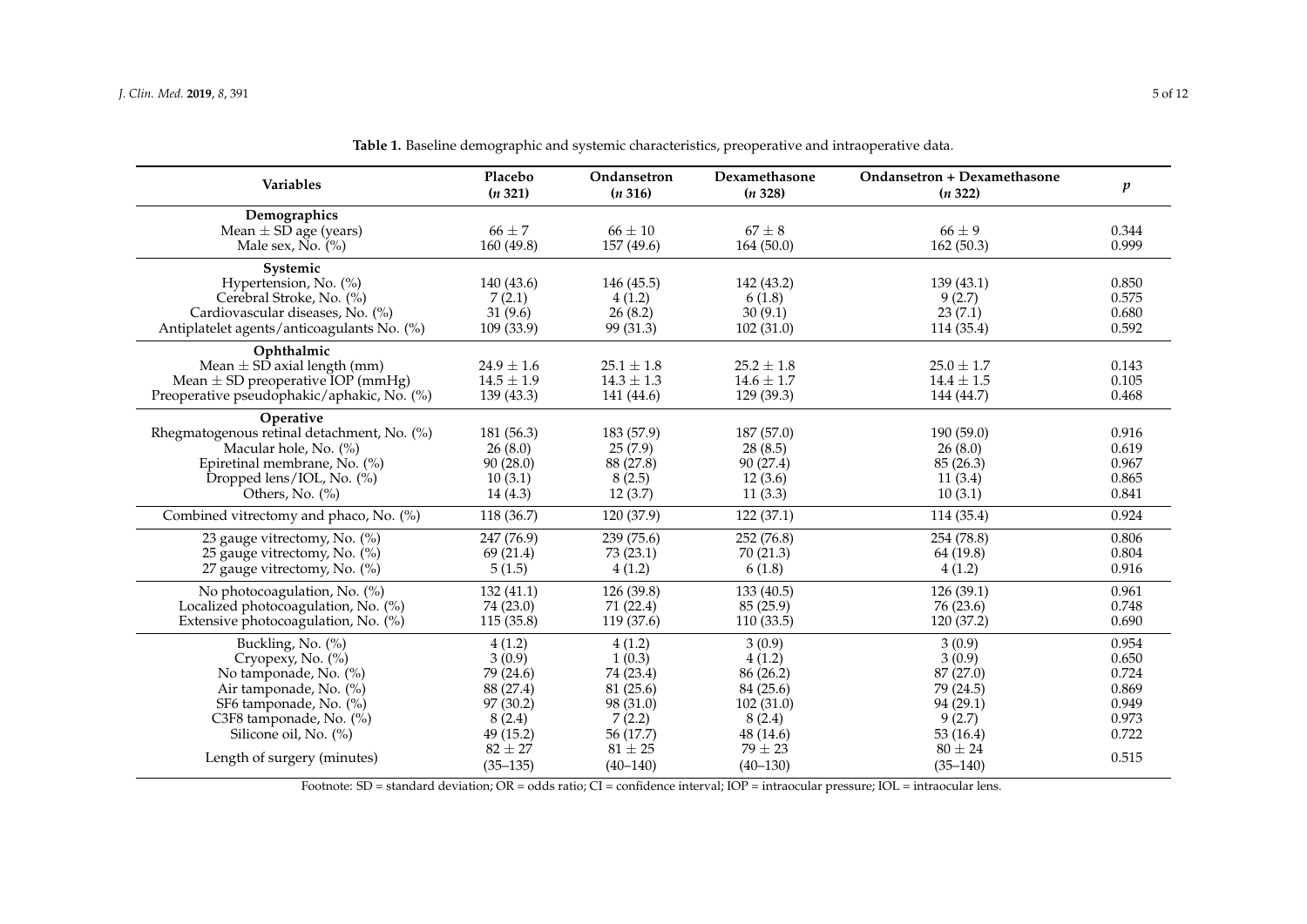<span id="page-5-0"></span>

**Figure 1.** Recruitment flowchart. **Figure 1.** Recruitment flowchart.

# *3.2. Primary Outcome Measures*

**g**, no retching, and no use of **Ondansetron (***n* **316)** <u>.</u><br>Die modicatio **(***n* **328)** No vomiting, no retching, and no use of antiemetic rescue medication) during the first 24 hours after  $\Delta$ **Demographics**  $\Delta$ The primary outcome was the proportion of patients with complete response (absence of PONV: surgery (Table [2\)](#page-5-1).

**Table 2.** Proportion of patients with complete response during the first 24 hours after surgery.

<span id="page-5-1"></span>

| <b>Treatment Group</b>                | Number of<br>Patients | Number of Patients with<br><b>Complete Response</b> | Percentage of Patients with<br><b>Complete Response</b> |
|---------------------------------------|-----------------------|-----------------------------------------------------|---------------------------------------------------------|
| Placebo, No. $(\%)$                   | 321                   | 231                                                 | $71.96\,(%)$                                            |
| Ondansetron, No. (%)                  | 316                   | $254$ <sup>a</sup>                                  | $80.38\,(%)$                                            |
| Dexamethasone, No. (%)                | 328                   | $265$ b, d                                          | $80.79\ (%)$                                            |
| Ondansetron+Dexamethasone,<br>No. (%) | 322                   | 309 c, e, f                                         | $95.96\,(%)$                                            |

Footnote: KRUSKAL-WALLIS *p* < 0.001; Post-hoc pairwise comparison (Dunn-Bonferroni): <sup>a</sup> *p* = 0.036 placebo 1.6 25.1  $\mu$  = 0.023 placebo vs dexamethasone; c *p* < 0.001 placebo vs ondansentron + dexamethasone; c *p* < 0.001 placebo vs ondansentron + dexamethasone;  $\frac{d}{p}$  p = 1 ondansetron vs dexamethasone;  $\frac{e}{p}$  < 0.001 ondansetron vs ondansetron + dexamethasone;  $\frac{f}{p}$  < 0.001 dexamethasone vs ondansetron + dexamethasone. dexamethasone vs ondansetron + dexamethasone.

A significant difference was seen among groups (KRUSKAL-WALLIS test  $p < 0.001$ ). **Example 1980** Continuing groups (integrate the set of the set of the set of the set of the set of the set of the set of the set of the set of the set of the set of the set of the set of the set of the set of the set of th

The combination group had the greatest rate of complete response (95.96%, 309 of the 322 patients), which was significantly higher compared to the ondansetron group (80.38%, 254 of 316 patients,  $p < 0.001$ ), to the dexamethasone group (80.79%, 265 of the 328 patients,  $p < 0.001$ ) and to the placebo group (71.96%, 231 of the 321 patients,  $p < 0.001$ ).  $\mathcal{L}$   $\mathcal{L}$   $\mathcal{L}$   $\mathcal{L}$   $\mathcal{L}$  and  $\mathcal{L}$   $\mathcal{L}$  (3.5) 12 (3.5) 12 (3.6) 11 (3.6) 12 (3.6) 13 (3.6) 13 (3.6) 13 (3.6) 13 (3.6) 13 (3.6) 13 (3.6) 13 (3.6) 13 (3.6) 13 (3.6) 13 (3.6) 13 (3.6) 13 (3.6) 13 (

The rate of complete response in the ondansetron group and dexamethasone group was higher than in the placebo group ( $p = 0.036$  and  $p = 0.023$ , respectively), with no difference between the two<br>monotherapy groups ( $p = 1$ ). monotherapy groups  $(p = 1)$ .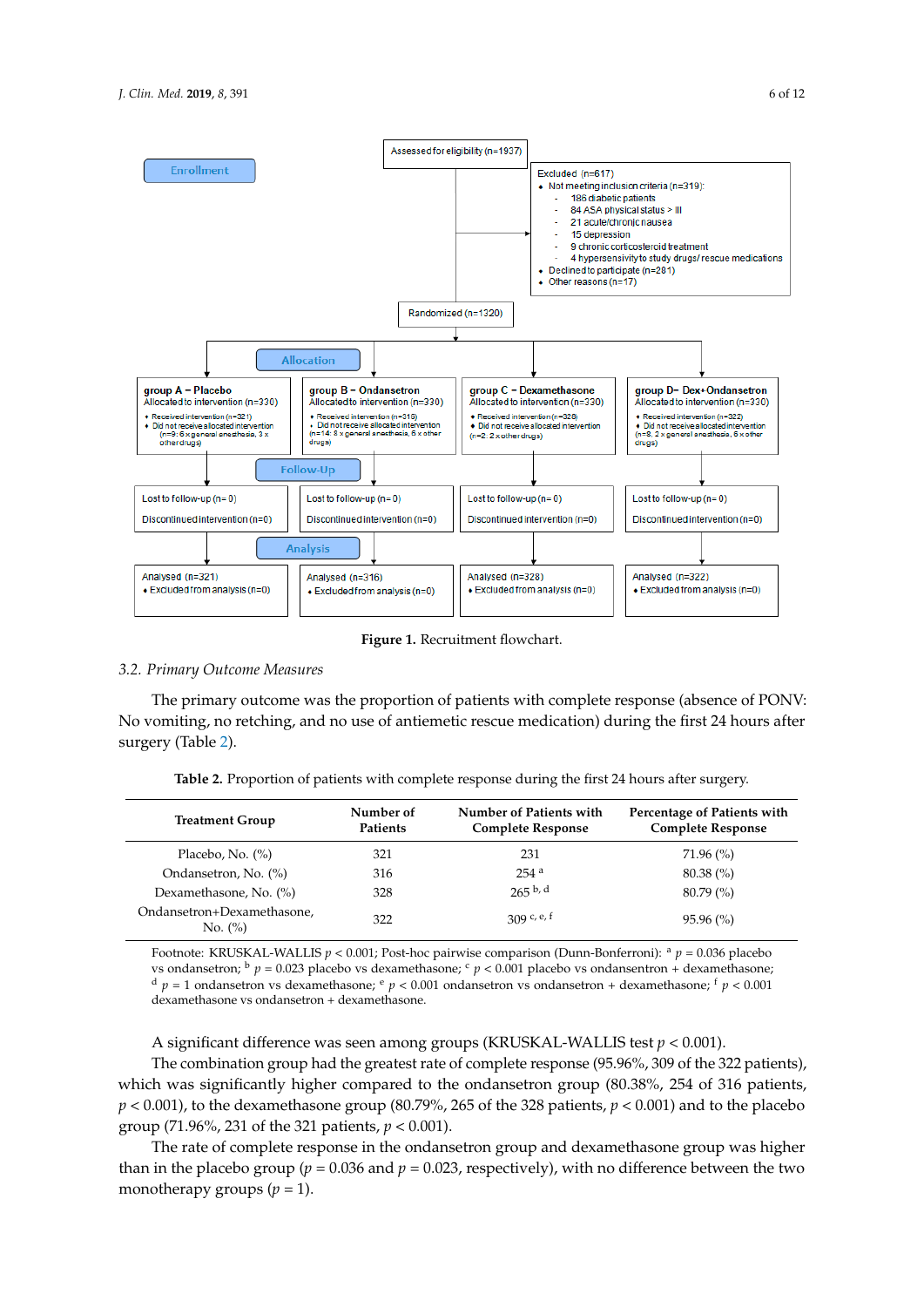PONV was more frequent in females in three of the four groups, without significant differences among the groups (Kruskall-Wallis) (Table [3\)](#page-6-0).

PONV was more frequent in patients with arterial hypertension in three of the four groups (Table [4\)](#page-6-1), without significant differences among the groups (Kruskall-Wallis).

<span id="page-6-0"></span>

| <b>Treatment Group</b>               | Number of Patients (%) | Number of Patients with PONV $(\%)$ |  |
|--------------------------------------|------------------------|-------------------------------------|--|
|                                      | 321                    | 90                                  |  |
| Placebo, No. $(\%)$                  | 160 males–161 females  | 41 males-49 females                 |  |
|                                      | $(49.8 - 50.2)$        | $(45.2 - 54.8)^{a}$                 |  |
|                                      | 316                    | 62                                  |  |
| Ondansetron, No. (%)                 | 157 males-159 females  | 28 males-34 females                 |  |
|                                      | $(49.7 - 50.3)$        | $(44.9 - 55.1)$ <sup>a</sup>        |  |
|                                      | 328                    | 63                                  |  |
| Dexamethasone, No. (%)               | 164 males-164 females  | 27 males-36 females                 |  |
|                                      | $(50.0 - 50.0)$        | $(43.3 - 56.7)$ <sup>a</sup>        |  |
|                                      | 322                    | 13                                  |  |
| Ondansetron + Dexamethasone, No. (%) | 162 males-160 females  | 6 males–7 females                   |  |
|                                      | $(50.3 - 49.7)$        | $(44.2 - 55.8)$                     |  |
|                                      |                        |                                     |  |

**Table 3.** Proportion of patients with postoperative nausea and vomiting (PONV) divided by gender.

KRUSKAL-WALLIS  $p = 0.999$  among four groups; Chi square, (rate of PONV in males and in females)  $a < 0.001$ .

**Table 4.** Proportion of patients with PONV, with and without arterial hypertension.

<span id="page-6-1"></span>

| <b>Treatment Group</b>                  | <b>Number of Patients</b><br>with PONV | <b>Cases of PONV in Patients</b><br>with Hypertension $(\%)$ | <b>Cases of PONV in Patients</b><br>without Hypertension $(\%)$ |
|-----------------------------------------|----------------------------------------|--------------------------------------------------------------|-----------------------------------------------------------------|
| Placebo, No. $(\%)$                     | 90                                     | 57 (63.5)                                                    | 33 (36.5) $^{\rm a}$                                            |
| Ondansetron, No. (%)                    | 62                                     | 38(61.3)                                                     | 24 (38.7) $^{\rm b}$                                            |
| Dexamethasone, No. (%)                  | 63                                     | 36(57.1)                                                     | $27(42.7)$ <sup>c</sup>                                         |
| Ondansetron + Dexamethasone,<br>No. (%) | 13                                     | 8(61.5)                                                      | 5(38.5)                                                         |

KRUSKAL-WALLIS  $p = 0.850$  among four groups; Chi square, (rate of PONV in patients with and without arterial hypertension)  $a < 0.001$ ,  $b = 0.010$ ,  $c = 0.016$ .

# *3.3. Secondary Outcome Measures*

Standardized score of nausea and/or vomiting severity if PONV occurs.

The KRUSKAL-WALLIS test shows a statistically significant difference in PONV standardized score among the four groups during the first 24 hours after surgery (*p* < 0.001).

Pairwise comparison showed a higher PONV intensity score (mild = 62, moderate = 23, severe = 5) in the placebo group than in the ondansetron group (mild  $= 46$ , moderate  $= 16$ ;  $p = 0.028$ ), and the dexamethasone group (mild  $= 45$ , moderate  $= 18$ ;  $p = 0.020$ ). There was no significant difference between the two drugs ( $p = 1$ ). The best results were found in the combination group (mild = 11, moderate  $= 2$ ,  $p < 0.001$  vs. placebo group). Combined therapy had better results compared to monotherapy (*p* < 0.001) (Table [5\)](#page-7-0).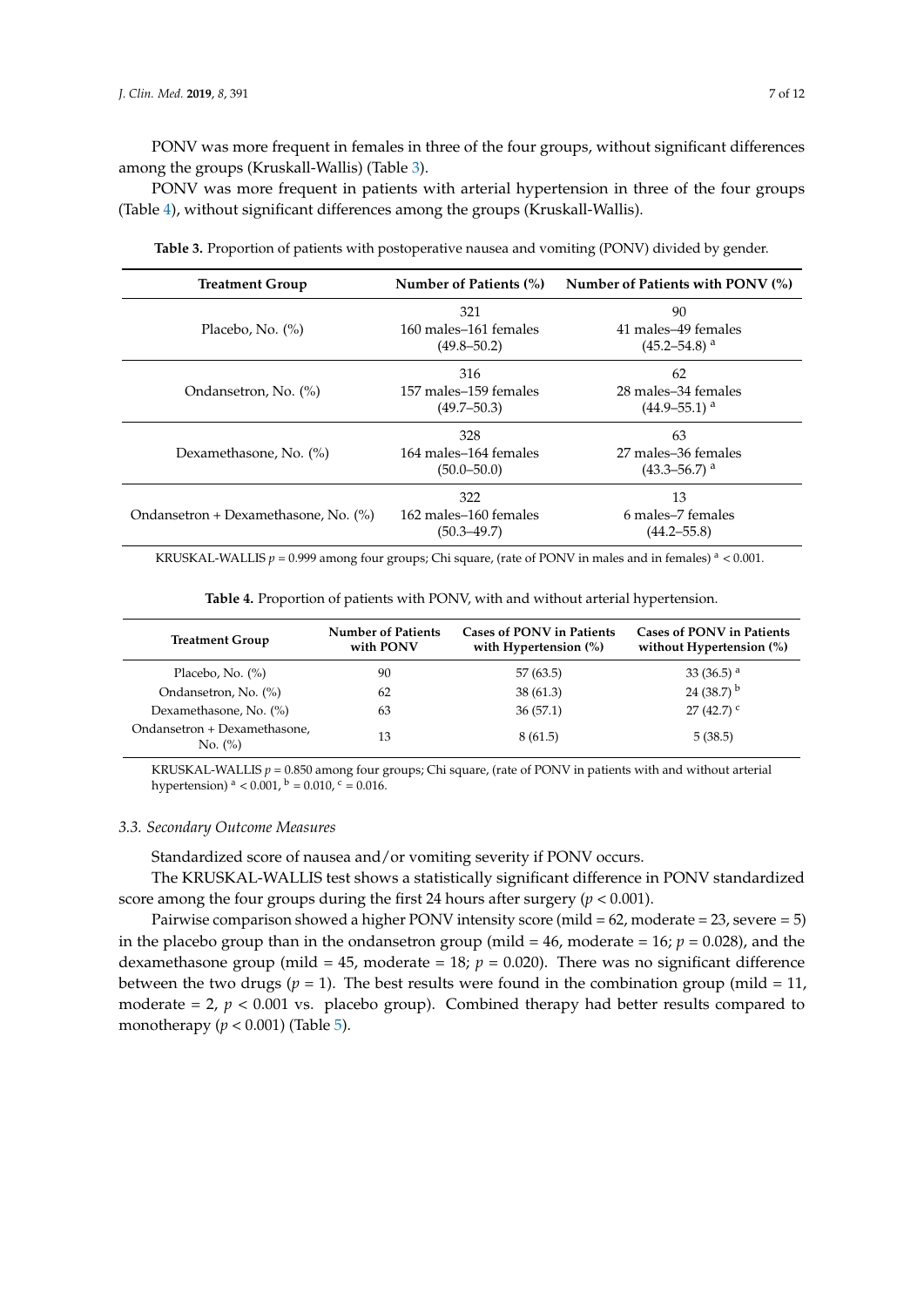<span id="page-7-0"></span>

| <b>PONV Score</b>      | <b>Placebo</b><br>$(n = 321)$ | Ondansetron<br>$(n = 316)$ | Dexamethasone<br>$(n = 328)$ | Ondansetron + Dexamethasone<br>$(n = 322)$ |
|------------------------|-------------------------------|----------------------------|------------------------------|--------------------------------------------|
| No PONV, No. $(\%)$    | 231 (71.96%)                  | 254 (80.38%)               | 265 (80.79%)                 | 309 (95.96%)                               |
| Mild, No. $(\%)$       | $62(19.31\%)$                 | $46(14.56\%)$              | 45 (13.72%)                  | $11(3.42\%)$                               |
| Moderate, No. (%)      | 23(7.17%)                     | $16(5.06\%)$               | $18(5.49\%)$                 | $2(0.62\%)$                                |
| Severe, No. $(\%)$     | $5(1.56\%)$                   | $0(0\%)$                   | $0(0\%)$                     | $0(0\%)$                                   |
| Pain score             |                               |                            |                              |                                            |
| No pain, No. $(\%)$    | 221 (68.8)                    | 214 (67.7)                 | 242 (73.7)                   | 243 (75.4)                                 |
| Mild pain, No. $(\%)$  | 75(23.3)                      | 79(25.0)                   | 69(21.0)                     | 62(19.2)                                   |
| Moderate pain, No. (%) | 23(7.1)                       | 21(6.6)                    | 16(4.8)                      | 17(5.2)                                    |
| Severe pain, No. (%)   | 2(0.6)                        | 2(0.6)                     | 1(0.3)                       | $0(0\%)$                                   |

Table 5. Standardized score of postoperative nausea and vomiting (PONV) severity and pain score.

Standardized score of PONV severity: KRUSKAL-WALLIS *p* < 0.001; Post-hoc pairwise comparison (Dunn-Bonferroni): *p* = 0.028 placebo vs ondansetron; *p* = 0.020 placebo vs. dexamethasone; *p* < 0.001 placebo vs. ondansetron + dexamethasone; *p* = 1.000 ondansetron vs. dexamethasone; *p* < 0.001 ondansetron vs. ondansetron + dexamethasone; *p* < 0.001 dexamethasone vs. ondansetron + dexamethasone. Pain score: KRUSKAL-WALLIS  $p = 0.080$ .

## *3.4. Pain Score during the 24 h Post-Operative Period*

The KRUSKAL-WALLIS test showed no significant difference in the pain score among the four groups during the first 24 hours after surgery  $(p = 0.080)$  (Table [5\)](#page-7-0).

#### *3.5. Adverse Events*

Non-ocular and ocular adverse events are shown in Table [6.](#page-7-1) No serious non-ocular adverse events were reported during the study period. There was no statistically significant difference in non-ocular adverse event rates among the four groups. (*p* > 0.05). Six serious ocular adverse events were reported throughout the study period: Four SCH cases, of which two were in the placebo group, one in the dexamethasone group and one in the ondansetron group; two cases of retinal detachment, of which one was in the dexamethasone group and one in the placebo group. There was no statistically significant difference in the ocular adverse event rates among the four groups ( $p > 0.05$ ). Additionally, high IOP was also studied considering PONV onset: High IOP was registered in 4.4% of PONV cases and in 2.5% of cases without PONV ( $p = 0.132$ ).

<span id="page-7-1"></span>

| <b>Non-Ocular Adverse Events</b>      | Placebo<br>$(n = 321)$ | Ondansetron<br>$(n = 316)$ | Dexamethasone<br>$(n = 328)$ | Ondansetron + Dexamethasone<br>$(n = 322)$ | <b>KRUSKALL-</b><br><b>WALLIS</b> |
|---------------------------------------|------------------------|----------------------------|------------------------------|--------------------------------------------|-----------------------------------|
| Akathisia/Restlessness,<br>No. (%)    | $0(0\%)$               | $0(0\%)$                   | $1(0.3\%)$                   | $0(0\%)$                                   |                                   |
| Death, No. $(\%)$                     | $0(0\%)$               | $0(0\%)$                   | $0(0\%)$                     | $0(0\%)$                                   |                                   |
| Dizziness, No. (%)                    | $6(1.9\%)$             | $4(1.3\%)$                 | $2(0.6\%)$                   | $2(0.6\%)$                                 | $p = 0.353$                       |
| Drowsiness, No. (%)                   | $18(5.6\%)$            | $14(4.4\%)$                | $11(3.3\%)$                  | $21(6.5\%)$                                | $p = 0.270$                       |
| Extrapyramidal symptoms,<br>No. (%)   | $0(0\%)$               | $0(0\%)$                   | $0(0\%)$                     | $0(0\%)$                                   |                                   |
| Headache, No. (%)                     | 64 (19.9%)             | 77 (24.4%)                 | 59 (18.0%)                   | 73 (22.7%)                                 | $p = 0.209$                       |
| Hypertension, No. (%)                 | $14(4.4\%)$            | $12(3.8\%)$                | $16(4.9\%)$                  | 11 $(3.4\%)$                               | $p = 0.739$                       |
| Myocardial infarction, No. (%)        | $0(0\%)$               | $0(0\%)$                   | $0(0\%)$                     | $0(0\%)$                                   |                                   |
| Nasopharyngitis, No. (%)              | $9(2.8\%)$             | $10(3.2\%)$                | $8(2.4\%)$                   | 13(4%)                                     | $p = 0.773$                       |
| Stroke, No. (%)                       | $0(0\%)$               | $0(0\%)$                   | $0(0\%)$                     | $0(0\%)$                                   |                                   |
| Ocular adverse events                 |                        |                            |                              |                                            |                                   |
| Choroidal detachment,<br>No. (%)      | $4(1.2\%)$             | $3(0.9\%)$                 | $3(0.9\%)$                   | $2(0.6\%)$                                 | $p = 0.878$                       |
| Corneal abrasion, No. (%)             | $7(2.2\%)$             | $11(3.5\%)$                | $6(1.8\%)$                   | $10(3.1\%)$                                | $p = 0.524$                       |
| Corneal edema, No. (%)                | $6(1.9\%)$             | 9(2.8)                     | 13(4%)                       | $12(3.7\%)$                                | $p = 0.406$                       |
| Endophthalmitis, No. (%)              | $0(0\%)$               | $0(0\%)$                   | $0(0\%)$                     | $0(0\%)$                                   |                                   |
| IOP $\geq$ 30 mmHG, No. (%)           | $12(3.7\%)$            | $8(2.5\%)$                 | $9(2.7\%)$                   | $8(2.5\%)$                                 | $p = 0.757$                       |
| Hypotony, No. (%)                     | $4(1.2\%)$             | $6(1.9\%)$                 | $3(0.9\%)$                   | $7(2.2\%)$                                 | $p = 0.546$                       |
| Retinal detachment, No. (%)           | $1(0.3\%)$             | $0(0\%)$                   | $1(0.3\%)$                   | $0(0\%)$                                   | $p = 0.974$                       |
| Suprachoroidal hemorrhage,<br>No. (%) | $2(0.6\%)$             | $1(0.3\%)$                 | $1(0.3\%)$                   | $0(0\%)$                                   | $p = 0.931$                       |
| Vitreous hemorrhage, No. (%)          | $2(0.6\%)$             | $2(0.6\%)$                 | $5(1.5\%)$                   | $3(0.9\%)$                                 | $p = 0.461$                       |

**Table 6.** Rate of adverse events.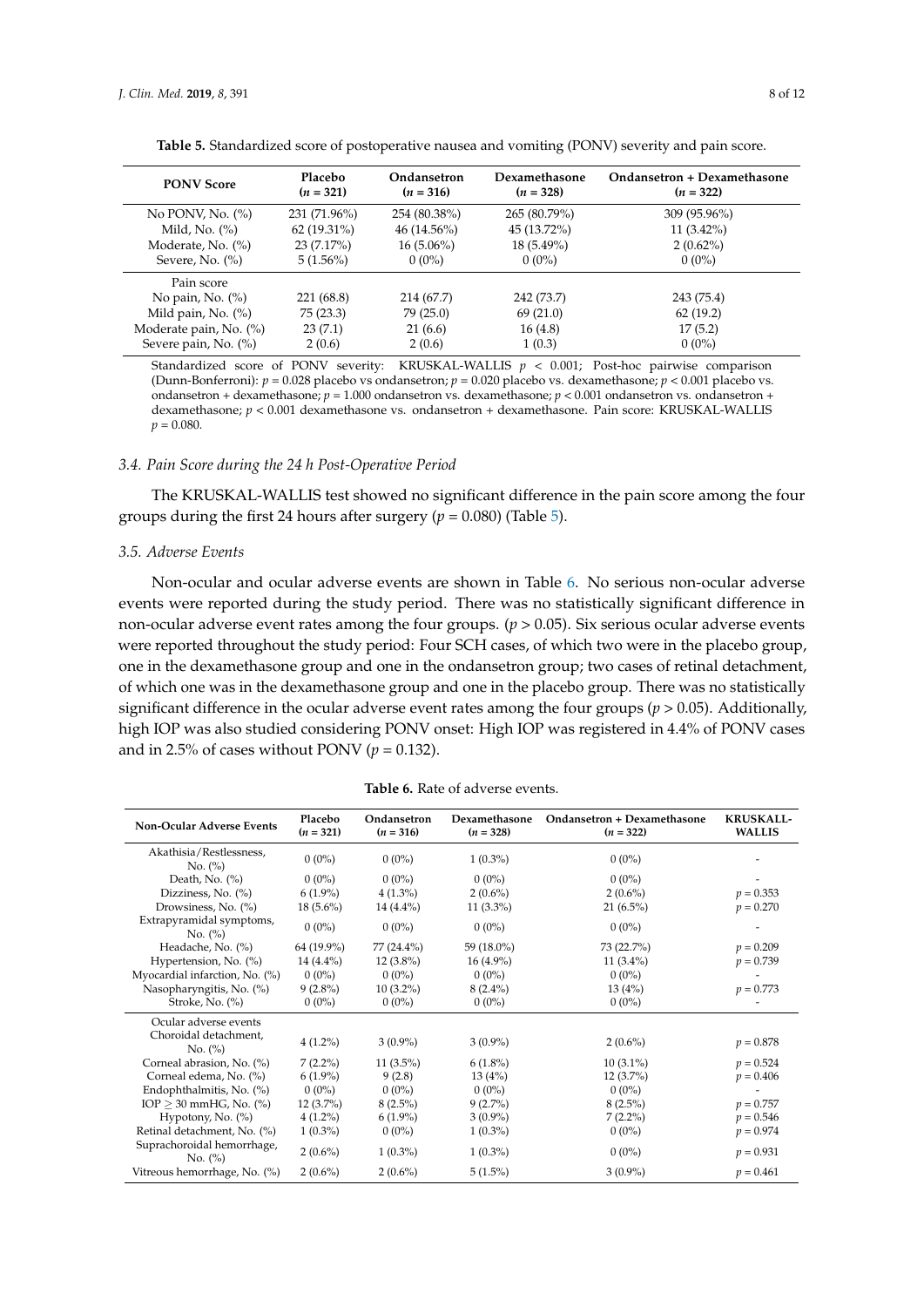# **4. Discussion**

In this study, combined administration of dexamethasone and ondansetron proved to be the most effective prophylactic treatment for the prevention of PONV after vitrectomy performed under local anesthesia.

PONV represents a threatening event during the perioperative period following vitreoretinal surgery, which could irremediably jeopardize visual and anatomical outcomes as it has been associated with the onset of suprachoroidal hemorrhage and intraocular bleeding [\[1](#page-9-0)[,14\]](#page-10-8).

The incidence of PONV after vitreoretinal surgery has been reported to be roughly 60% when performed under general anesthesia [\[14,](#page-10-8)[15\]](#page-10-9) and up to 50% under local anesthesia [\[13\]](#page-10-7).

Thus, the prevention of such a concerning event is necessary to provide patients with the sharpest visual outcome.

A prospective randomized trial studied the prevention of PONV after vitrectomy under general anesthesia, comparing droperidol and dolasetron [\[8\]](#page-10-2). The results showed that low-dose droperidol reduced the incidence and the severity of PONV compared to placebo whereas dolasetron did not [\[8\]](#page-10-2). However, droperidol has been associated with malignant proarrhythmogenic effects, with a consequent "black box warning" issued by the Food and Drug Administration (FDA) for all doses of droperidol [\[16\]](#page-10-10). Furthermore, nowadays, local anesthesia is the mainstream anesthetic practice when it comes to vitreoretinal surgery because of its advantages, such as the avoidance of general anaesthetic risks, good postoperative analgesia, and faster postoperative rehabilitation [\[9\]](#page-10-3).

General anesthesia is reported to have an 11-fold increased risk for PONV compared to regional anesthesia [\[17\]](#page-10-11). In particular, ocular surgery has been associated with an additional risk factor related to the oculoemetic reflex triggered during this type of surgery [\[8](#page-10-2)[,13\]](#page-10-7).

In the present trial, all patients enrolled underwent vitrectomy under local anesthesia. No other supplementary analgesic or sedative drugs were given during surgery, such as midazolam or opioids, due to their possible influence on the pathophysiological and neurochemical mechanism of PONV [\[18](#page-10-12)[,19\]](#page-10-13).

The most commonly used antiemetic drugs in the perioperative setting for PONV prevention are Serotonin type 3 (5-hydroxytryptamine type 3 or 5-HT3) receptor antagonists and corticosteroids, which have been given after ocular surgery as well [\[20\]](#page-10-14). The former drugs act by antagonizing 5-HT3 receptors both peripherally on vagal afferents and centrally in the area postrema. In particular, ondansetron is the most diffused 5-HT3 receptor antagonist with a typical dosing of 4 mg for the prevention of PONV, and higher doses may be used for the treatment of nausea and vomiting associated with chemotherapy [\[18\]](#page-10-12).

Combined administration of dexamethasone of 4 mg at the beginning of surgery and ondansetron of 4 mg before the end of surgery is supposed to be the most suitable multimodal approach for preventing postoperative nausea and vomiting [\[21\]](#page-10-15).

Both ondansetron and dexamethasone present low rates of adverse events. Ondansetron is considered well tolerated, its most common side effect is a headache [\[22\]](#page-10-16). In 2012, the FDA recommended not to exceed 16 mg of ondansetron in a single dose due to risk of QT prolongation, and, subsequently, the 32 mg single IV dose has no longer been marketed [\[23\]](#page-10-17). However, such a high dose is only administered for chemotherapy-induced nausea and vomiting. This suggests its safety when given in lower doses for postoperative nausea and vomiting [\[24\]](#page-10-18). Side effects of dexamethasone are postoperative hyperglycemia and wound infections, which become questionable when a single dose of 4 mg of dexamethasone is administered [\[18,](#page-10-12)[25\]](#page-10-19).

In this prospective randomized clinical trial, dexamethasone and ondansetron, alone and in combination, were tested for the first time as prophylactic treatment of PONV after vitreoretinal surgery performed under local anesthesia, also evaluating postoperative pain and the rate of adverse events.

Our results demonstrated that both dexamethasone and ondansetron are effective in reducing the incidence and severity of PONV compared to placebo, but the most effective treatment is the combination therapy of these two drugs, which produced a highly significant difference when compared to the placebo group and a significant difference when compared to single drug administration.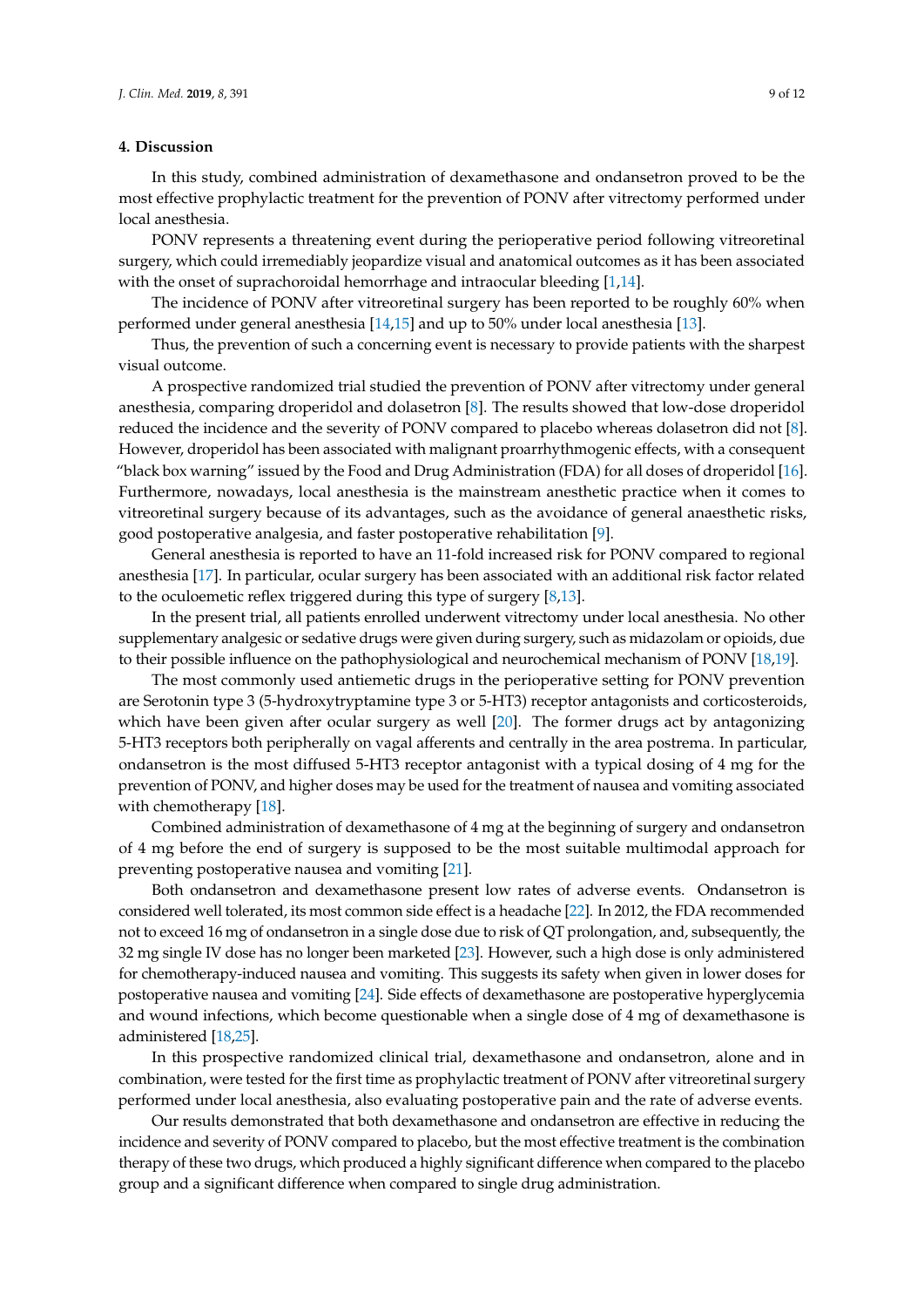Xiang et al. [\[13\]](#page-10-7) recently conducted a randomized clinical trial to assess the analgesic and sedative efficacy of dezocine and midazolam in vitrectomy under local anesthesia, also analysing their effect on PONV as a secondary outcome. Their results showed that midazolam significantly reduced the PONV rate compared to the placebo group [\[13\]](#page-10-7). However, midazolam is a sedative drug, which has been associated with severe hemodynamic and respiratory side effects [\[26](#page-10-20)[,27\]](#page-11-0).

The incidence of PONV reported by Xiang et al. in the placebo group was 60% [\[13\]](#page-10-7), much greater than that shown by our results. This discrepancy could to be related to the different methodologies used in the two trials. In particular, the exclusion criteria listed by Xiang et al. [\[13\]](#page-10-7) did not take into account a condition of chronic or acute nausea, whereas our study relied on strict exclusion criteria to minimize any confounding factors.

Our results also confirm the low rate of adverse events and tolerability of both dexamethasone and ondansetron. The most common non-ocular adverse event recorded was a headache, whose rate was slightly greater in the ondansetron group and the combination group, even if there was no significant difference between groups.

Regarding the possible association between high IOP and PONV onset, our findings showed no difference in high IOP among the four groups and, overall, any association between high IOP and PONV was found.

The present study has some limitations. First, the study was not powered to assess the safety of the study drugs, the aim being to evaluate the effectiveness of the prophylactic treatments. Therefore, we recorded only the rate of adverse events. Second, both postoperative nausea and pain were evaluated by using a 4-point verbal rating scale, which has been considered slightly less sensitive compared to a visual analogue scale [\[28\]](#page-11-1). Nonetheless, considering patient discomfort after eye surgery in being analyzed repeatedly through a visual analogue scale, and also taking into account that some authors did use the verbal rating scale for the same purpose [\[8,](#page-10-2)[13\]](#page-10-7), we decided to use the verbal rating scale.

#### **5. Conclusions**

In summary, the combination of ondansetron and dexamethasone was seen to be the most effective treatment for the prevention of PONV after vitreoretinal surgery performed under local anesthesia, also presenting a low rate of adverse events. The association of these two drugs may be recommended as the first choice prophylactic treatment for patients scheduled for vitrectomy under local anesthesia.

**Supplementary Materials:** The following are available online at [http://www.mdpi.com/2077-0383/8/3/391/s1:](http://www.mdpi.com/2077-0383/8/3/391/s1) Table S1: CONSORT 2010 checklist of information to include when reporting a randomized trial.

**Author Contributions:** Conceptualization, M.R. and A.R.; methodology, V.B., M.F. and A.L.; formal analysis, P.M., C.M., M.T.; investigation, T.A., C.C., M.A., F.B., C.F. and G.C.; data curation M.A., F.B., C.F. and S.C.; writing—original draft preparation, K.N., R.R., T.F., M.R. and M.F.; writing—review and editing, all authors; supervision, M.R., A.R., A.L.

**Acknowledgments:** We wish to thank Dott A. Bridgewood of the Scientific Bureau of the University of Catania for editing the final draft of the manuscript.

**Conflicts of Interest:** The authors declare no conflict of interest.

#### **References**

- <span id="page-9-0"></span>1. Reibaldi, M.; Longo, A.; Romano, M.R.; Cennamo, G.; Mariotti, C.; Boscia, F.; Bonfiglio, V.; Avitabile, T. Delayed Suprachoroidal Hemorrhage After Pars Plana Vitrectomy: Five-Year Results of a Retrospective Multicenter Cohort Study. *Am. J. Ophthalmol.* **2015**, *160*, 1235–1242. [\[CrossRef\]](http://dx.doi.org/10.1016/j.ajo.2015.08.035) [\[PubMed\]](http://www.ncbi.nlm.nih.gov/pubmed/26344581)
- <span id="page-9-1"></span>2. Beyer, C.F.; Peyman, G.A.; Hill, J.M. Expulsive choroidalhemorrhage in rabbits. A histopathologic study. *Arch. Ophthalmol.* **1989**, *107*, 1648–1653. [\[CrossRef\]](http://dx.doi.org/10.1001/archopht.1989.01070020726036) [\[PubMed\]](http://www.ncbi.nlm.nih.gov/pubmed/2818287)
- <span id="page-9-2"></span>3. Obuchowska, I.; Mariak, Z. Risk factors of massive suprachoroidalhemorrhage during extracapsular cataract extraction surgery. *Eur. J. Ophthalmol.* **2005**, *15*, 712–717. [\[CrossRef\]](http://dx.doi.org/10.1177/112067210501500609) [\[PubMed\]](http://www.ncbi.nlm.nih.gov/pubmed/16329055)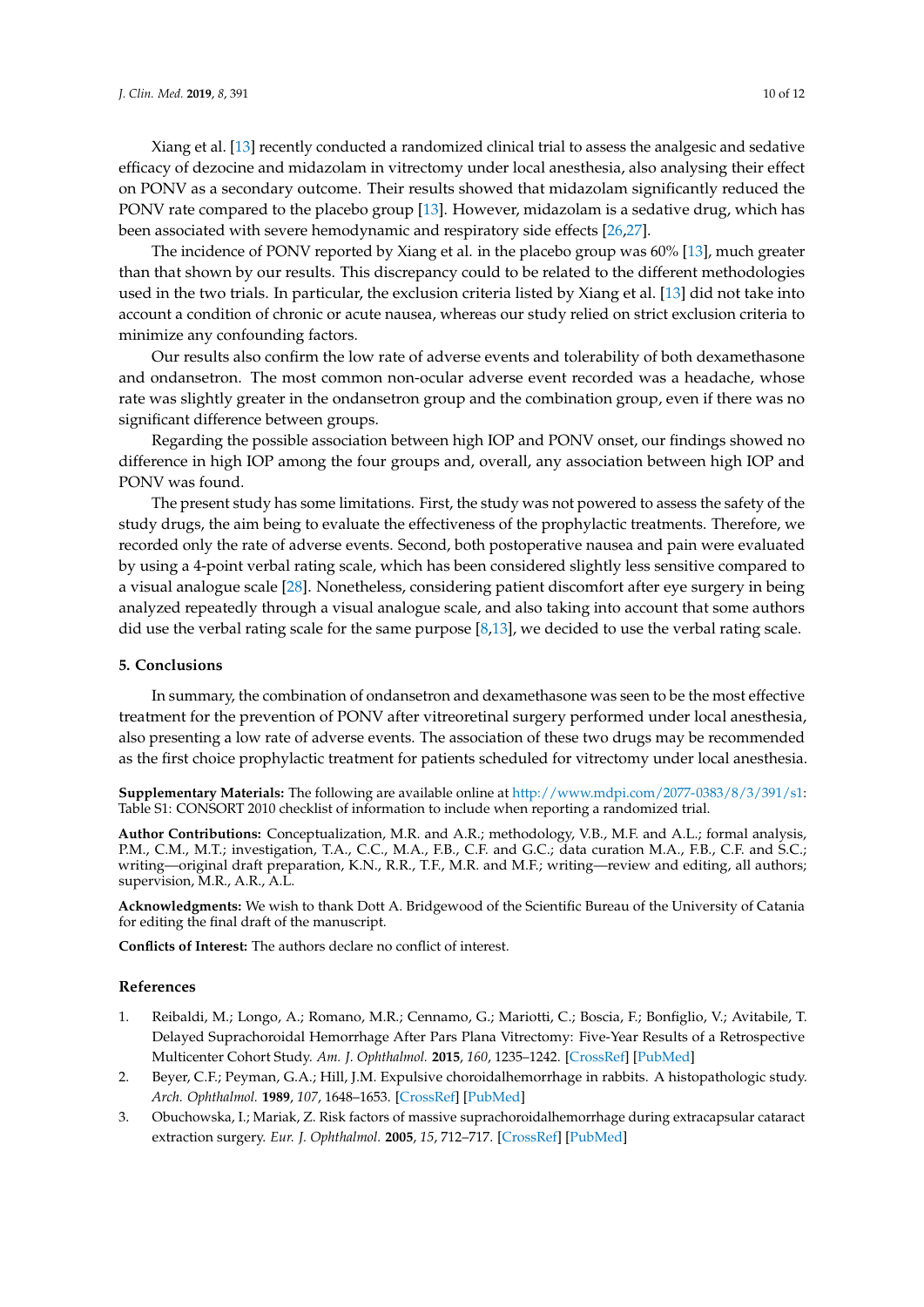- 4. Tuli, S.S.; WuDunn, D.; Ciulla, T.A.; Cantor, L.B. Delayed suprachoroidalhemorrhage after glaucoma filtration procedures. *Ophthalmology* **2001**, *108*, 1808–1811. [\[CrossRef\]](http://dx.doi.org/10.1016/S0161-6420(01)00763-1)
- 5. Mei, H.; Xing, Y.; Yang, A.; Wang, J.; Xu, Y.; Heiligenhaus, A. Suprachoroidalhemorrhage during pars plana vitrectomy in traumatized eyes. *Retina* **2009**, *29*, 473–476. [\[CrossRef\]](http://dx.doi.org/10.1097/IAE.0b013e318196b189)
- <span id="page-10-1"></span>6. Chandra, A.; Xing, W.; Kadhim, M.R.; Williamson, T.H. Suprachoroidalhemorrhage in pars plana vitrectomy: Risk factors and outcomes over 10 years. *Ophthalmology* **2014**, *121*, 311–317. [\[CrossRef\]](http://dx.doi.org/10.1016/j.ophtha.2013.06.021) [\[PubMed\]](http://www.ncbi.nlm.nih.gov/pubmed/23870800)
- <span id="page-10-0"></span>7. Stein, J.D.; Grossman, D.S.; Mundy, K.M.; Sugar, A.; Sloan, F.A. Severe adverse events after cataract surgery among medicare beneficiaries. *Ophthalmology* **2011**, *118*, 1716–1723. [\[CrossRef\]](http://dx.doi.org/10.1016/j.ophtha.2011.02.024) [\[PubMed\]](http://www.ncbi.nlm.nih.gov/pubmed/21640382)
- <span id="page-10-2"></span>8. Eberhart, L.H.; Morin, A.M.; Hoerle, S.; Wulf, H.; Geldner, G. Droperidol and dolasetron alone or in combination for prevention of postoperative nausea and vomiting after vitrectomy. *Ophthalmology* **2004**, *111*, 1569–1575. [\[CrossRef\]](http://dx.doi.org/10.1016/j.ophtha.2004.01.031) [\[PubMed\]](http://www.ncbi.nlm.nih.gov/pubmed/15288990)
- <span id="page-10-3"></span>9. Costen, M.T.; Newsom, R.S.; Wainwright, A.C.; Luff, A.J.; Canning, C.R. Expanding role of local anaesthesia in vitreoretinal surgery. *Eye* **2005**, *19*, 755–761. [\[CrossRef\]](http://dx.doi.org/10.1038/sj.eye.6701640) [\[PubMed\]](http://www.ncbi.nlm.nih.gov/pubmed/15389283)
- <span id="page-10-4"></span>10. Schulz, K.F.; Altman, D.G.; Moher, D.; CONSORT Group. CONSORT 2010 statement: Updated guidelines for reporting parallel group randomized trials. *Ann. Intern. Med.* **2010**, *152*, 726–732. [\[CrossRef\]](http://dx.doi.org/10.7326/0003-4819-152-11-201006010-00232) [\[PubMed\]](http://www.ncbi.nlm.nih.gov/pubmed/20335313)
- <span id="page-10-5"></span>11. Reibaldi, M.; Parravano, M.; Varano, M.; Longo, A.; Avitabile, T.; Uva, M.G.; Zagari, M.; Toro, M.; Boscia, F.; Boccassini, B.; et al. Foveal microstructure and functional parameters in lamellar macular hole. *Am. J. Ophthalmol.* **2012**, *154*, 974–980.e1. [\[CrossRef\]](http://dx.doi.org/10.1016/j.ajo.2012.06.008) [\[PubMed\]](http://www.ncbi.nlm.nih.gov/pubmed/22967862)
- <span id="page-10-6"></span>12. Laoos, M.J.A.; Houterman, S.; Scheltinga, M.R.M.; Roumen, R.M.H. Evaluating postherniorrhaphy groin pain: Visual analogue scale or verbal rating scale? *Hernia* **2008**, *12*, 147–151. [\[CrossRef\]](http://dx.doi.org/10.1007/s10029-007-0301-9) [\[PubMed\]](http://www.ncbi.nlm.nih.gov/pubmed/18004502)
- <span id="page-10-7"></span>13. Xiang, Y.; Ye, W.; Sun, N.; Jin, X. Analgesic and sedative effects of dezocine and midazolam during vitrectomy. *Curr. Eye Res.* **2016**, *41*, 1460–1464. [\[CrossRef\]](http://dx.doi.org/10.3109/02713683.2015.1128551)
- <span id="page-10-8"></span>14. Heinke, W.; Frank, T.; Meier, P.; Wiegel, M.; Korth, D. Postoperative vomiting after pars plana vitrectomy. *Anaesthesiol. Reanim.* **1996**, *21*, 47–50. (In German)
- <span id="page-10-9"></span>15. Iwamoto, K.; Schwartz, H. Antiemtetic effect of droperidol after ophthalmic surgery. *Arch. Ophthalmol.* **1978**, *96*, 1378–1379. [\[CrossRef\]](http://dx.doi.org/10.1001/archopht.1978.03910060132007) [\[PubMed\]](http://www.ncbi.nlm.nih.gov/pubmed/354615)
- <span id="page-10-10"></span>16. FDA. Inapsine (Droperidol) Dear Healthcare Professional Letter Dec 2001. 2001. Available online: [https://wayback.archive-it.org/7993/20170113165136/http://www.fda.gov/Safety/MedWatch/](https://wayback.archive-it.org/7993/20170113165136/http://www.fda.gov/Safety/MedWatch/SafetyInformation/SafetyAlertsforHumanMedicalProducts/ucm173778.htm) [SafetyInformation/SafetyAlertsforHumanMedicalProducts/ucm173778.htm](https://wayback.archive-it.org/7993/20170113165136/http://www.fda.gov/Safety/MedWatch/SafetyInformation/SafetyAlertsforHumanMedicalProducts/ucm173778.htm) (accessed on 8 February 2019).
- <span id="page-10-11"></span>17. Sinclair, D.R.; Chung, F.; Mezei, G. Can postoperative nausea and vomiting be predicted? *Anesthesiology* **1999**, *91*, 109–118. [\[CrossRef\]](http://dx.doi.org/10.1097/00000542-199907000-00018)
- <span id="page-10-12"></span>18. Horn, C.C.; Wallisch, W.J.; Homanics, G.E.; Williams, J.P. Pathophysiological and neurochemical mechanisms of postoperative nausea and vomiting. *Eur. J. Pharmacol.* **2014**, *722*, 55–66. [\[CrossRef\]](http://dx.doi.org/10.1016/j.ejphar.2013.10.037) [\[PubMed\]](http://www.ncbi.nlm.nih.gov/pubmed/24495419)
- <span id="page-10-13"></span>19. Ahn, E.J.; Kang, H.; Choi, G.J.; Baek, C.W.; Jung, Y.H.; Woo, Y.C. The Effectiveness of Midazolam for Preventing Postoperative Nausea and Vomiting: A Systematic Review and Meta-Analysis. *Anesth. Analg.* **2016**, *122*, 664–676. [\[CrossRef\]](http://dx.doi.org/10.1213/ANE.0000000000001062)
- <span id="page-10-14"></span>20. Shen, Y.D.; Chen, C.Y.; Wu, C.H.; Cherng, Y.G.; Tam, K.W. Dexamethasone, ondansetron, and their combination and postoperative nausea and vomiting in children undergoing strabismus surgery: A metaanalysis of randomized controlled trials. *Paediatr. Anaesth.* **2014**, *24*, 490–498. [\[CrossRef\]](http://dx.doi.org/10.1111/pan.12374) [\[PubMed\]](http://www.ncbi.nlm.nih.gov/pubmed/24612183)
- <span id="page-10-15"></span>21. Chandrakantan, A.; Glass, P.S. Multimodal therapies for postoperative nausea and vomiting, and pain. *Br. J. Anaesth.* **2011**, *107* (Suppl. 1), i27–i40. [\[CrossRef\]](http://dx.doi.org/10.1093/bja/aer358)
- <span id="page-10-16"></span>22. Goodin, S.; Cunningham, R. 5-HT3-Receptor Antagonists for the Treatment of Nausea and Vomiting: A Reappraisal of Their Side-Effect Profile. *Oncologist* **2002**, *7*, 424–436. [\[CrossRef\]](http://dx.doi.org/10.1634/theoncologist.7-5-424) [\[PubMed\]](http://www.ncbi.nlm.nih.gov/pubmed/12401905)
- <span id="page-10-17"></span>23. FDA Drug Safety Communication: New Information Regarding QT Prolongation with Ondansetron (Zofran). Available online: <http://www.fda.gov/Drugs/DrugSafety/ucm310190.htm> (accessed on 8 March 2019).
- <span id="page-10-18"></span>24. Doggrell, S.A.; Hancox, J.C. Cardiac safety concerns for ondansetron, an antiemetic commonly used for nausea linked to cancer treatment and following anaesthesia. *Expert Opin. Drug Saf.* **2013**, *12*, 421–431. [\[CrossRef\]](http://dx.doi.org/10.1517/14740338.2013.780026) [\[PubMed\]](http://www.ncbi.nlm.nih.gov/pubmed/23578248)
- <span id="page-10-19"></span>25. Gan, T.J.; Meyer, T.; Apfel, C.C.; Chung, F.; Davis, P.J.; Eubanks, S.; Kovac, A.; Philip, B.K.; Sessler, D.I.; Temo, J.; et al. Consensus guidelines for managing postoperative nausea and vomiting. *Anesth. Analg.* **2003**, *97*, 62–71. [\[CrossRef\]](http://dx.doi.org/10.1213/01.ANE.0000068580.00245.95) [\[PubMed\]](http://www.ncbi.nlm.nih.gov/pubmed/12818945)
- <span id="page-10-20"></span>26. Miller, R.D. *Miller's Anesthesia*; Elsevier Saunders: Philadelphia, PA, USA; Edinburgh, UK, 2009.